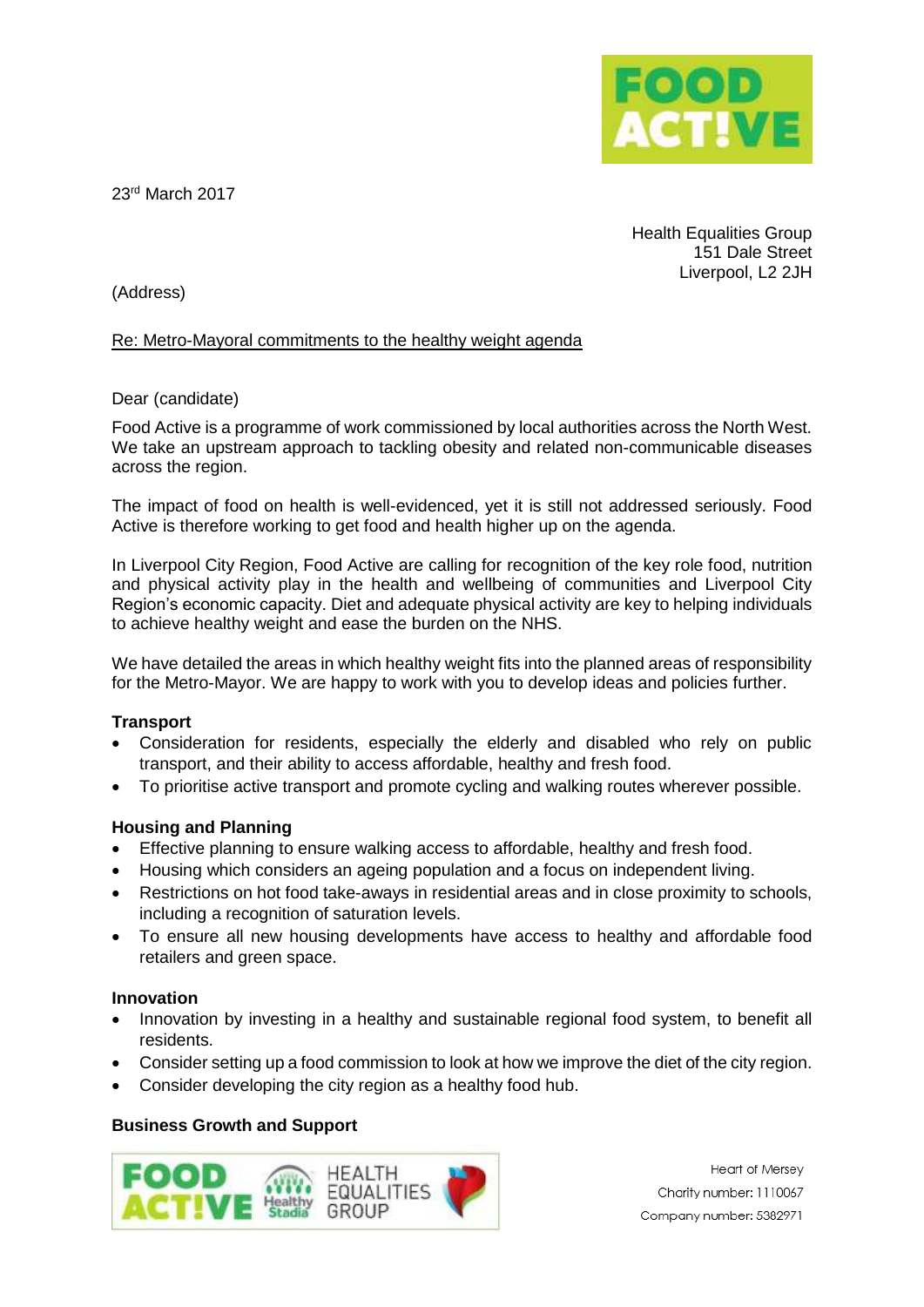

- A commitment to support local initiatives that provide affordable, healthy and fresh food.
- Consider procurement and specifications for new businesses to promote healthy food and drink provision.

### **Energy and Environment**

- Consider strategies which support sustainable food systems and minimise food waste at a regional level.
- Encourage residents to choose walking and cycling for shorter journeys to reduce CO<sup>2</sup> emissions and improve air quality.

### **Culture**

- Consideration of good food not only for tourists, who are incredibly important to the region, but for residents – especially those who are just about managing – in terms of affordable and accessible healthy and fresh food.
- Food and drink provision as well as access via active transport considered in event planning across the city.

We would welcome your thoughts on your commitment to healthy weight and would be keen to schedule a meeting to discuss how we can assist you in including them as a key theme within your agenda.

Please see accompanying document for supporting information.

Yours sincerely

Alex Holt Food Active

E: [alex.holt@foodactive.org.uk](mailto:alex.holt@foodactive.org.uk) T: 0151 237 2686